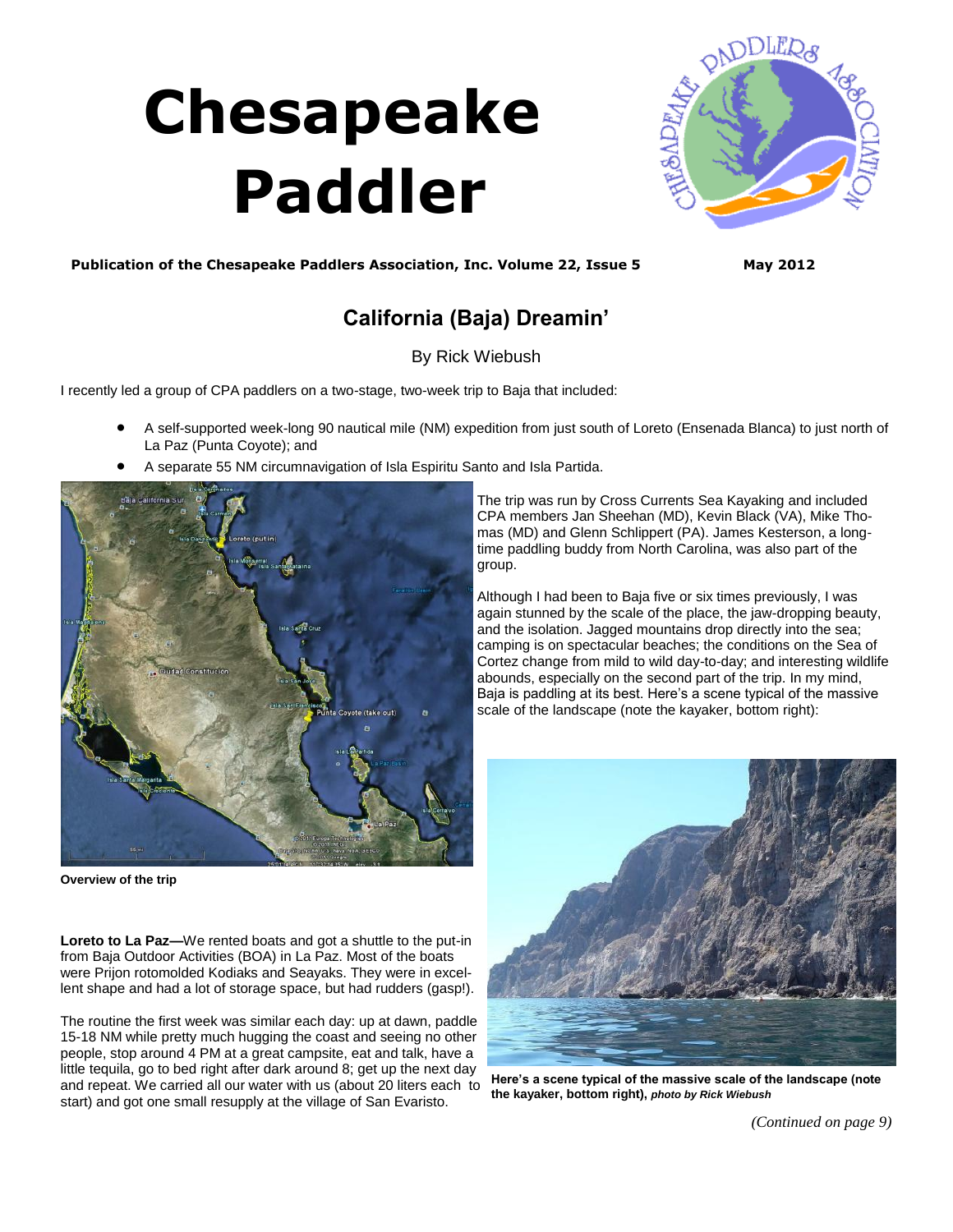#### <span id="page-1-0"></span>*Baja (Continued from page 1)*

There is no place else to get water along this route. It is extremely remote and isolated. If you were to get into big trouble (i.e., someone seriously sick or injured), the only way to get help would be to hope that some fisherman came by in his panga.

Conditions most days were pretty benign on the Loreto-La Paz leg. We typically had about 10 knot winds and pretty calm seas. However, on the third day we had to deal with 15-20 knot winds (gusting to 25) out of the northeast that had been blowing all the previous night and which resulted in fairly steep (but not breaking) waves that were typically six feet high and frequently got as high as eight feet. Picture sitting in your boat and looking up at a wave that is five feet over your head! This went on for four or five hours and was a little dicey. We took a lot of pictures, but none on that day. We were too busy concentrating, with hands firmly on paddles. Everyone handled these conditions with grace and style and there was unanimous agreement that this day was absolutely the most challenging and best part of the trip.



**The beach at Punta San Telmo has been a highlight of every trip I've done in Baja** *photo by Mike Thomas*

I mentioned camping on beautiful beaches. For my money, the prettiest campsite I've ever been to is at Punta San Telmo, where we stayed the third night, about 40 miles into the trip.

Another highlight of this part of the trip was on the next-to-last day, when we did a five mile crossing from San Evaristo out to Isla San Jose, an island that dominates your view to the east for about half the trip. It is huge (20 miles long, 4-5 miles wide) and extremely rugged. On our arrival, we were greeted by a whole pod of dolphins who were feeding in the fast moving currents at the edge of San Jose. Two of them subsequently put on a show, repeatedly leaping completely out of the water in tandem. We then paddled 7 NM back to the mainland. Two great crossings!

With the exception of that San Jose dolphin encounter and a lot of cool birds (e.g., pelicans, cormorants, the occasional booby and frigate), one of the most disappointing aspects of this first leg was the absence of wildlife sightings. There are lots of whales in Baja, but they usually take off by the end of March. We saw none. There are also usually a lot of sea lions and dolphins but we saw only a few of each. This was to change dramatically when we got to Espiritu Santo.

**Espiritu Santo, Isla Partida and Los Islotes—**After completing the first trip, we all returned to La Paz, stayed in a hotel, got cleaned up and properly fed. Half the group had to return to the U.S. the next day, while Kevin, Glenn and I used that day to recuperate a little and re-supply for the next phase of the trip.

The Espiritu Santo group of islands is just off the coast from La Paz. It is a 4.5 NM crossing to get out to them and they represent a very different scene in Baja paddling. The islands are not as rugged as the Loreto-La Paz coastline. And, because of their proximity to La Paz, all the commercial outfitters run most of their three- and five-day tourist trips out there. In fact, we ran into about three or four such groups, so there was much less of an isolated and wilderness feel to these islands.

That's about the only drawback. The water is crystal clear. There are really pretty pocket beaches, mangroves, and smaller islands scattered all around. There are lots of caves, stacks and arches, and tons, tons of wildlife. In fact the highlight of this bit of the trip in sharp contrast to the first part—was the wildlife. During a four-day period we saw:

- A whale and her "baby" on day 1 and four whales crossing in front of us on day 3;
- Hundreds of frigate birds soaring, gliding, riding the thermals every evening;
- 5-10 gigantic sea turtles every day;
- A daily late afternoon display of dozens of mobula rays leaping and flapping their way three feet into the air;
- And, best of all, the huge sea lion colony at Los Islotes.

Mobula Rays are related to manta rays, but are generally smaller (maybe 2-3 ft. from wingtip to wingtip). They get going under water, flapping their wings and then launch themselves into the air before belly flopping back down onto the water surface, landing with a crack that sounds like a gunshot. In any given area, there may be 20-30 of them doing this all at the same time. Some of them prefer to do twists and back flips before landing. It is a behavior about which different scientists have varying theories, but no one knows for sure why they do this. It appears to be primarily for fun. A video of the rays is here: <http://www.facebook.com/crosscurrentskayaking>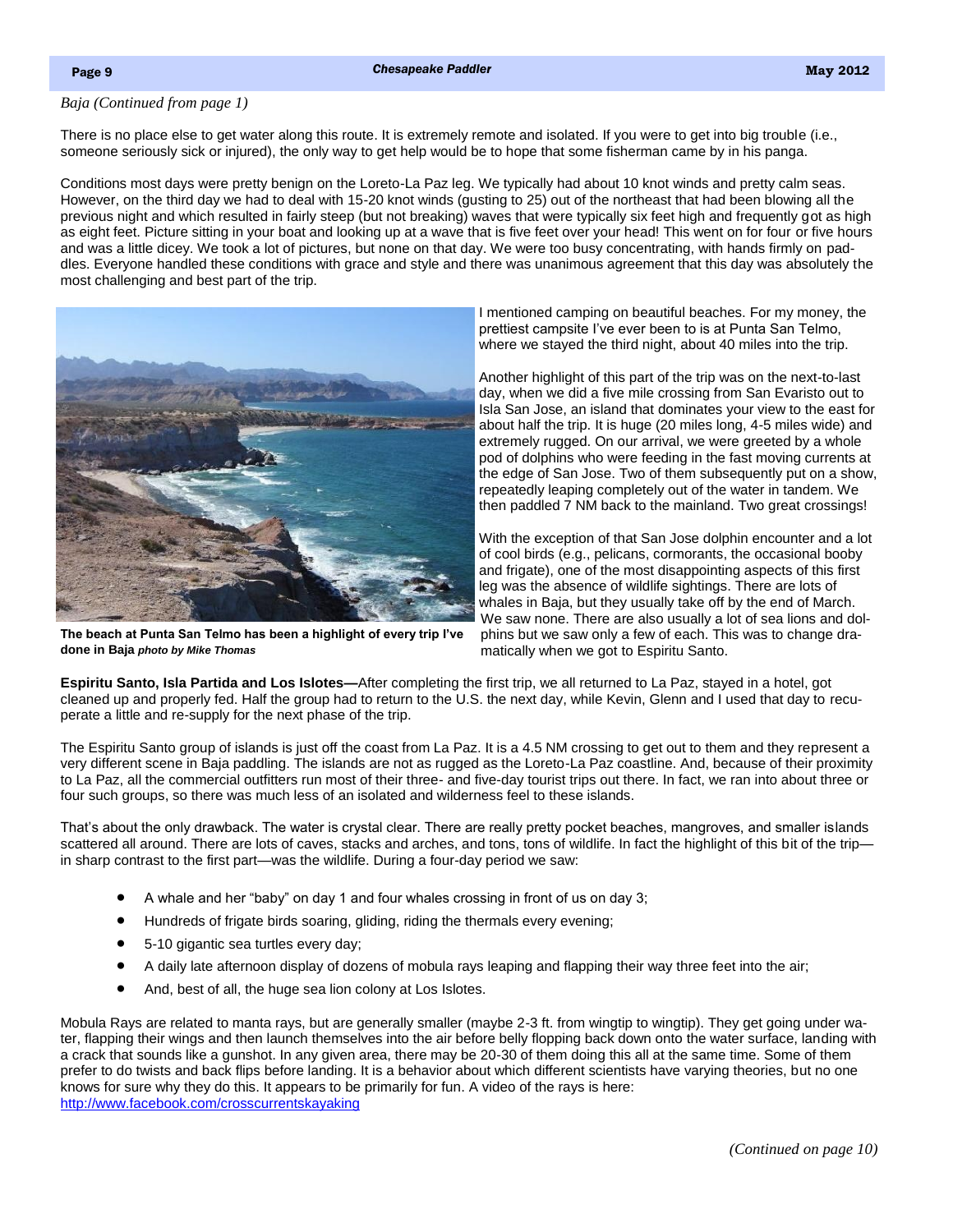#### <span id="page-2-0"></span>*[Baja \(Continued from page 9\)](#page-1-0)*

One of the things I discovered (after Kevin pointed it out) is that for every one of those rays that is leaping, there are about 50 others that aren't leaping. It was a real eye-opener to see these massive numbers of rays traveling all in the same direction about 10 feet under the surface. Think about a tightly-knit group covering an area about the size of a basketball court.

The sea lions at Los Islotes (two small rocky islands about a half mile off the coast of Isla Partida) are absolutely fabulous. There are several hundred of them, alternating between sunning themselves on the rocks and sliding into the water. In the water, they wrestle with each other, swim and dive or just lay on their sides relaxing while holding their flippers out of the water (for balance?). There's another video here: <http://www.facebook.com/crosscurrentskayaking>

When a kayaker or snorkeler shows up, the fun really starts. Many of the sea lions are extremely curious and they will swim all around your boat, periodically popping their heads above the surface to check you out. Then if they want a different view, they dive down and come flying directly at you about three feet under the water. Just before



**A sea lion came up to Kevin and started nibbling on his paddle! And this one found my deck lines very interesting,** *photo by Rick Wiebush*

reaching the boat, they will turn over on their backs and streak beneath you upside down. The really inquisitive ones—we hypothesize that they are juveniles—will pop up right next to the boat and start inspecting things. One sea lion actually had her flippers wrapped around the stern of Kevin's boat, like a hug. He then reached up and started nibbling on the rudder. (She is also rumored to have mumbled: "Kevin, please. WTF? How come you don't have a skegged boat?")

#### **Comments by Kevin Black, A Participant**

It is very hard to wrap your consciousness around a landscape so big. A number of times I asked Ivan, from BOA, how far away a particular rock or headland was, thinking that it was perhaps two miles, and he would say, "Oh that's eight miles easy." I finally gave up trying to comprehend it and just let myself float in the bigness as a very tiny and grinning speck.

We had great weather throughout the trip—no bugs, no rain (hasn't rained in two years) a little wind one night, warm temps during the day and cool ones that were perfect for sleeping at night. We always camped on a beach, and were always pretty active once the sun came up in the morning because it started to get hot pretty quickly. That and the fact that Jan thought that when Rick said, "we need to get going by 8:30", he really meant it. Jan was the strongest female paddler in the group by far, but she did exhibit a few "female territoriality issues" when we would land for the night. Of course, being mostly gentlemanly paddlers, the guys always (I mean always) gave Jan the pick of the spots so she could do whatever it was she was doing over there. This behavior occurred early on, when we were still being polite and civilized.

I like to poke around beaches while kayaking. I discovered a lot of totally new shells and dead fish and coral bits and a lot of burro poop, and less manmade trash than I have ever seen in all my paddling. Paddlers before us had left what I call campsite shrines of shells and stones and beach glass and such, all placed in some way to indicate that they were there. I got a huge kick out of those for some reason.

I loved the sense of knowing you are in wilderness in a place like this. We only saw a few fishermen in their pangas (24' open boats with outboards) and a couple of remote fishing villages that were just clusters of one room cabins made from plywood or cinderblock with flat roofs, and occasionally a photovoltaic panel and satellite dish sticking up from the roof line. Most cabins have a palapa (palm thatched roof with no sidewalls) where the fishermen spend most of their time lounging in the shade while not fishing.

A highlight for me was spending a night on the beach at Rancho Dolores, a privately owned ranch that only exists because of a hand dug well (I don't know how old) from which water is pumped into a cistern that is used to irrigate small crop plots and trees on the farm. About eight folks lived at the ranch, and had no problem with our camping on their beach and using a bit of the cistern water to rinse the salt off our bodies for the first time in days. There was livestock about—horses, cattle and goats on tethers to trees, chickens, and burros. As we were walking away from the ranch hacienda (all concrete with a flat roof and Mexican arches and open porches) we watched one of the farmer's daughters sharpening a machete to use for the next day's work on a stone that had obviously been used for that purpose for a very, very, long time.

We camped one night on the beach at San Evaristo, a very small village on a natural harbor that is popular with the live-aboard crowd. The boat folks were a good source of weather info. In fact, they were our only source. We visited the very small store to get a few supplies (like canned salsa and chips), and resupplied with some fresh water from the desalinization plant (for lack of a better word). Someone said that there was a bar and restaurant across the bay, but that the beer would be warm because they had no ice. Warm beer sounded just fine at that point, and James and I paddled across to the palapa bar/restaurant to discover that there was no food, no customers, and two warm canned beers in a refrigerator that had been placed on its back to be used as a cooler of sorts. Not what we were looking for, exactly. *more next page*